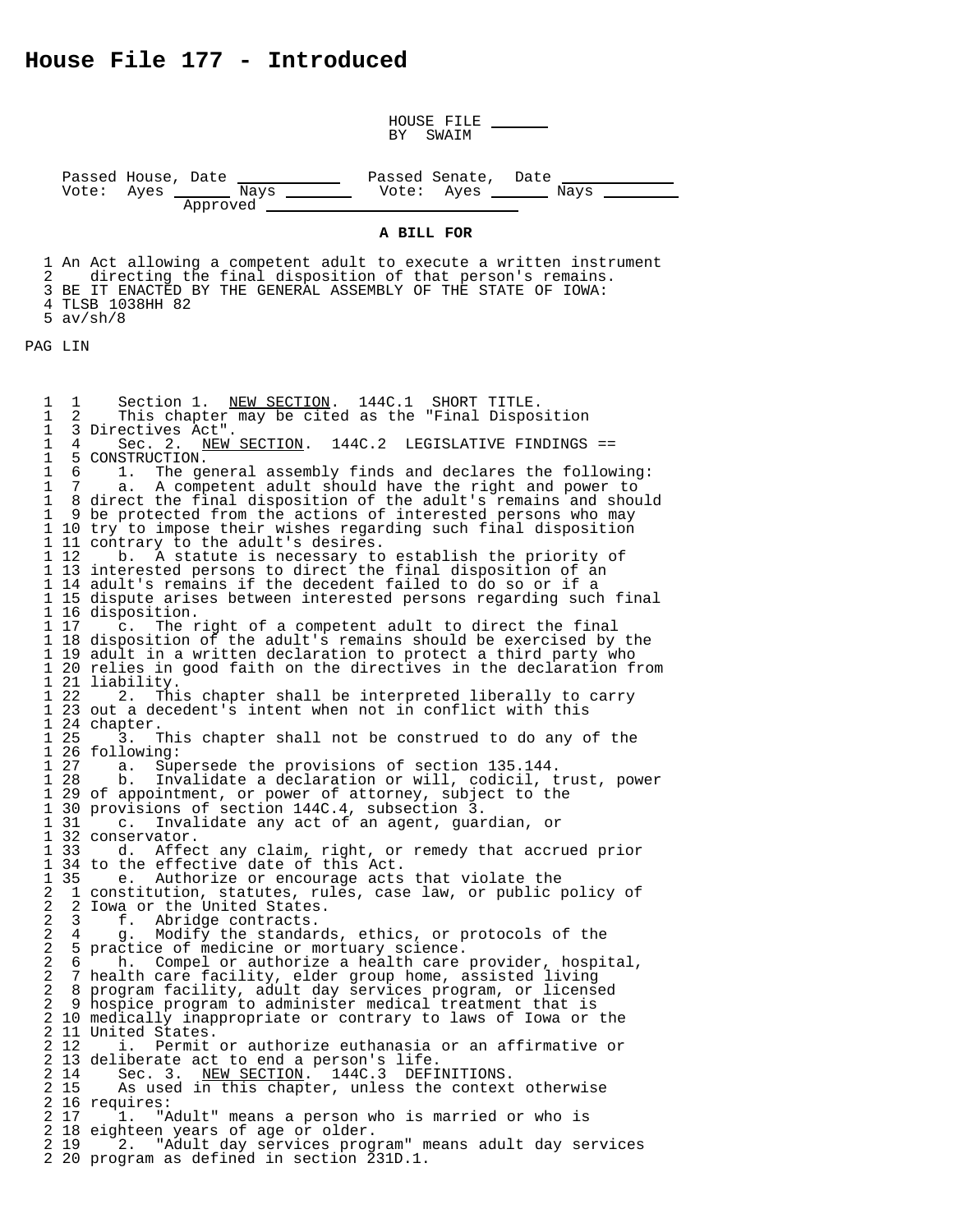2 21 3. "Assisted living program facility" means assisted 2 22 living program facility as defined in section 231C.2.<br>2 23 4. "Ceremony" means a formal act or set of formal "Ceremony" means a formal act or set of formal acts 2 24 established by custom or authority to commemorate a decedent. 2 25 5. "Child" means a son or daughter of a parent, whether by 2 26 birth or adoption.<br>2 27 6. "Decedent" 2 27 6. "Decedent" means a deceased adult. 2 28 7. "Declarant" means a competent adult who executes a 2 29 declaration pursuant to this chapter. 2 30 8. "Declaration" means a written instrument, executed by a 2 31 declarant in accordance with the requirements of this chapter, 2 32 that names a designee and may direct the final disposition of 2 33 the declarant's remains and the ceremonies planned after the 2 34 declarant's death.<br>2 35 9. "Designee" 2 35 9. "Designee" means a competent adult designated under a 3 1 declaration to implement the declarant's wishes contained in 3 2 the declaration.<br>3 3 10. "Elder g 3 3 10. "Elder group home" means elder group home as defined 3 4 in section 231B.1. 3 5 11. "Final disposition" means the burial, interment, 3 6 cremation, removal from the state, or other disposition of<br>3 7 remains. 3 7 remains. 3 8 12. "Health care facility" means health care facility as 3 9 defined in section 135C.1. 3 10 13. "Health care provider" means health care provider as 3 11 defined in section 144A.2. "Hospital" means hospital as defined in section 3 13 135B.1.<br>3 14 15. "Interested person" means a decedent's spouse, parent, 3 15 grandparent, adult child, adult sibling, adult grandchild, or 3 16 a designee.<br>3 17 16. "Li 3 17 16. "Licensed hospice program" means a licensed hospice 3 18 program as defined in section 135J.1.<br>3 19 17. "Reasonable under the circums 17. "Reasonable under the circumstances", as applied to 3 20 implementation of a declarant's directives in a declaration, 3 21 means consideration of what is appropriate in relation to the 3 22 declarant's finances, cultural or family customs, and 3 23 religious or spiritual beliefs. "Reasonable under the 3 24 circumstances" may include but is not limited to consideration 3 25 of the declarant's preneed funeral, burial, or cremation plan,<br>3 26 and known or reasonably ascertainable creditors of the 3 26 and known or reasonably ascertainable creditors of the 3 27 declarant. "Remains" means the body or cremated remains of a 3 29 decedent.<br>3 30 19. a. "Third party" means a person who is any of the 3 31 following: 3 32 (1) Is requested in a declaration to act in good faith in 3 33 reliance upon the declaration.<br>3 34 (2) Is requested to dispos  $(2)$  Is requested to dispose of remains by an adult with 3 35 the right to dispose of a decedent's remains under section  $\begin{bmatrix} 4 & 1 & 144C & 6 \\ 4 & 2 & (3) \end{bmatrix}$ 4 2 (3) Is delegated discretion in a declaration to direct<br>4 3 final disposition of a declarant's remains or to make 4 3 final disposition of a declarant's remains or to make<br>4 4 arrangements for the performance of ceremonies after 4 4 arrangements for the performance of ceremonies after a 4 5 declarant's death.<br>4 6 b. "Third part 4 6 b. "Third party" includes but is not limited to a funeral 4 7 director, funeral establishment, cremation establishment, or  $\begin{array}{cc} 4 & 8 \text{ cemetery.} \\ 4 & 9 \text{ Sec. } 4. \end{array}$ NEW SECTION. 144C.4 DECLARATION == FINAL 4 10 DISPOSITION OF REMAINS.<br>4 11 1. A declaration sh 1. A declaration shall name a designee and may include one 4 12 or more of the following directives: a. What final disposition shall be made of the declarant's 4 14 remains. b. What ceremony shall be performed after the declarant's 4 16 death. A designee or a third party shall act in good faith to 4 18 fulfill the directives of a declaration in a manner that is 4 19 reasonable under the circumstances. 3. A funeral director, funeral establishment, cremation 4 21 establishment, cemetery, elder group home, assisted living 4 22 program facility, adult day services program, licensed hospice 4 23 program, or attorney, or any agent, owner, or employee of such 4 24 an entity, shall not serve as a designee unless related to the 4 25 declarant within the third degree of consanguinity.<br>4 26 Sec. 5. NEW SECTION. 144C.5 RELIANCE == IMMUI 4 26 Sec. 5. NEW SECTION. 144C.5 RELIANCE == IMMUNITIES.<br>4 27 1. A designee or third party who relies in good faith 4 27 1. A designee or third party who relies in good faith on a 4 28 declaration is not subject to civil liability or to criminal<br>4 29 prosecution or professional disciplinary action, to any 4 29 prosecution or professional disciplinary action, to any 4 30 greater extent than if the designee or third party dealt 4 31 directly with the declarant as a fully competent and living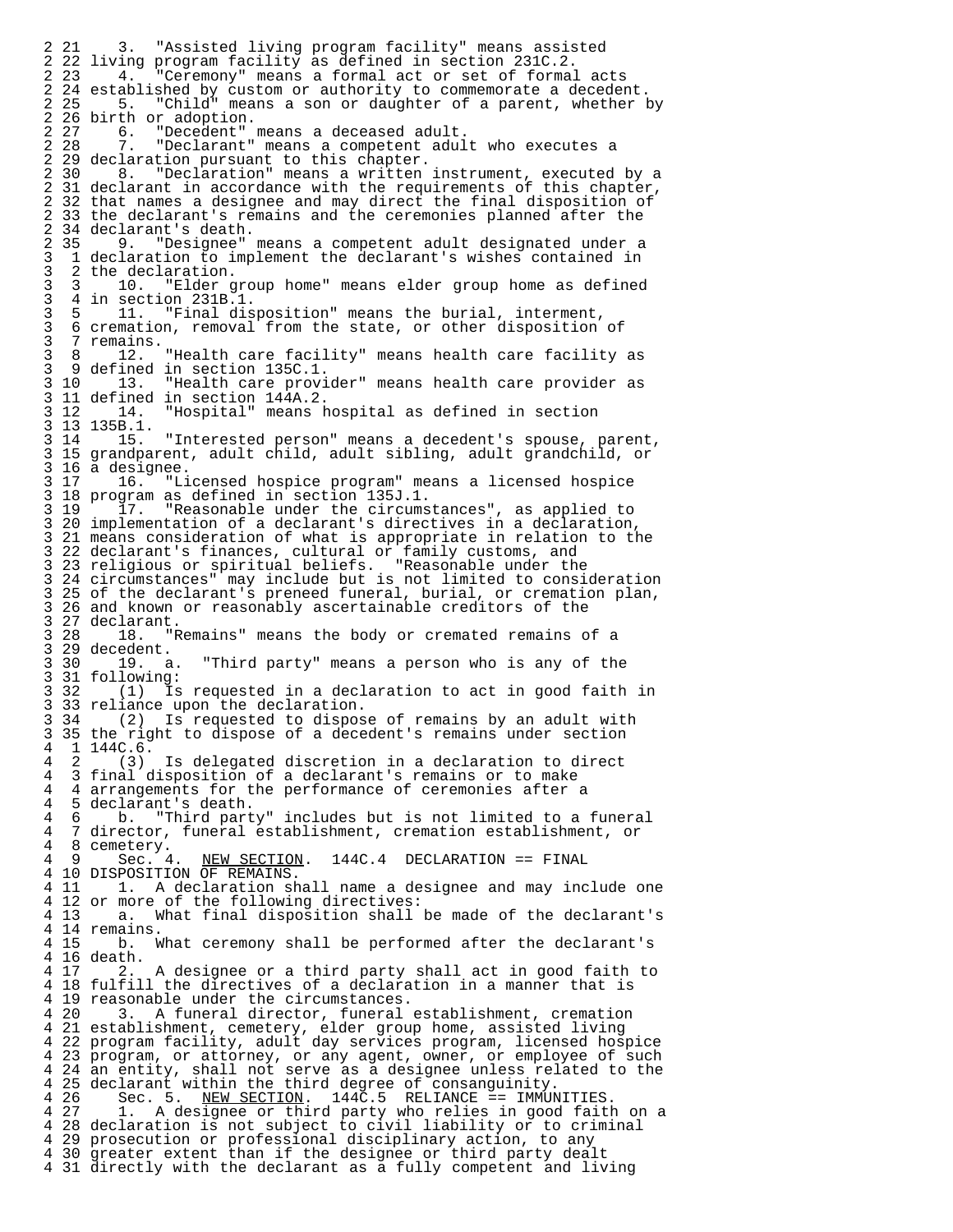4 32 person. 2. A designee or third party who relies in good faith on a 4 34 declaration may presume, in the absence of actual knowledge to 4 35 the contrary, all of the following: 5 1 a. That the declaration was validly executed. 5 2 b. That the declarant was competent at the time the 5 3 declaration was executed.<br>5 4 3. A third party who 5 4 3. A third party who relies in good faith on a declaration<br>5 5 is not subject to civil or criminal liability for the proper 5 5 is not subject to civil or criminal liability for the proper 5 6 application of property delivered or surrendered in compliance 5 7 with directives contained in the declaration including but not 5 8 limited to trust funds held pursuant to chapter 523A. 5 9 4. A third party who has reasonable cause to question the<br>5 10 authenticity or validity of a declaration may promptly and 5 10 authenticity or validity of a declaration may promptly and 5 11 reasonably seek additional information from the person 5 12 proffering the declaration or from other persons to verify the 5 13 declaration. 5. This section shall not be construed to impair any 5 15 contractual obligations of a designee or third party incurred 5 16 in fulfillment of a declaration.<br>5 17 Sec. 6. NEW SECTION. 144C.6 Sec. 6. NEW SECTION. 144C.6 FINAL DISPOSITION OF REMAINS  $5 \t18 = RIGHT TO CONTROL.$ <br> $5 \t19 \t1. The right to$ 5 19 1. The right to control final disposition of a decedent's<br>5 20 remains or to make arrangements for the ceremony after a 5 20 remains or to make arrangements for the ceremony after a<br>5 21 decedent's death vests in and devolves upon the following 21 decedent's death vests in and devolves upon the following 5 22 persons who are competent adults at the time of the decedent's 5 23 death, in the following order:<br>5 24 a. A designee acting pursu A designee acting pursuant to the decedent's 5 25 declaration.<br>5 26 b. The s 5 26 b. The surviving spouse of the decedent, if not legally<br>5 27 separated from the decedent, whose whereabouts is reasonably 5 27 separated from the decedent, whose whereabouts is reasonably 5 28 ascertainable.<br>5 29 c. A survi c. A surviving adult child of the decedent, or, if there 5 30 is more than one, a majority of the surviving adult children 5 31 whose whereabouts are reasonably ascertainable. 5 32 d. The surviving parents of the decedent whose whereabouts 5 33 are reasonably ascertainable.<br>5 34 e. A surviving adult gran e. A surviving adult grandchild of the decedent, or, if 5 35 there is more than one, a majority of the surviving adult<br>6 1 qrandchildren whose whereabouts are reasonably ascertainab 6 1 grandchildren whose whereabouts are reasonably ascertainable. 6 2 f. A surviving adult sibling of the decedent, or, if there 6 3 is more than one, a majority of the surviving adult siblings 6 4 whose whereabouts are reasonably ascertainable.<br>6 5  $\alpha$ , A surviving grandparent of the decedent. 6 5 g. A surviving grandparent of the decedent, or, if there 6 6 is more than one, a majority of the surviving grandparents 6 7 whose whereabouts are reasonably ascertainable. 6 8 h. An adult person in the next degree of kinship to the 6 9 decedent in the order named by law to inherit the estate of 6 10 the decedent under the rules of inheritance for intestate 6 11 succession or, if there is more than one, a majority of such 6 12 surviving persons whose whereabouts are reasonably 6 13 ascertainable. i. A person who represents that the person knows the 6 15 identity of the decedent and who signs an affidavit warranting 6 16 the identity of the decedent and assuming the right to control 6 17 final disposition of the decedent's remains and the 6 18 responsibility to pay any expense attendant to such final 6 19 disposition. A person who warrants the identity of the 6 20 decedent pursuant to this paragraph is liable for all damages 6 21 that result, directly or indirectly, from that warrant. 6 22 j. The county medical examiner, if responsible for the 6 23 decedent's remains, or, if there is no county medical 6 24 examiner, the state medical examiner, if responsible for the 6 25 decedent's remains. 6 26 2. A third party may rely upon the directives of a person 6 27 who represents that the person is a member of a class of 6 28 persons described in subsection 1, paragraph "c", "e", "f", 6 29 "g", or "h", and who signs an affidavit stating that all other 6 30 members of the class, whose whereabouts are reasonably 6 31 ascertainable, have been notified of the decedent's death and 6 32 the person has received the assent of a majority of those 6 33 members of that class of persons to control final disposition 6 34 of the decedent's remains and to make arrangements for the 6 35 performance of a ceremony for the decedent. 7 1 3. A third party may await a court order before proceeding 7 2 with final disposition of a decedent's remains or arrangements 7 3 for the performance of a ceremony for a decedent if the third 7 4 party is aware of a dispute among persons who are members of 7 5 the same class of persons described in subsection 1 or of a 7 5 the same class of persons described in subsection 1, or of a 7 6 dispute between persons who are authorized under subsection 1 7 and the executor named in a decedent's will or a personal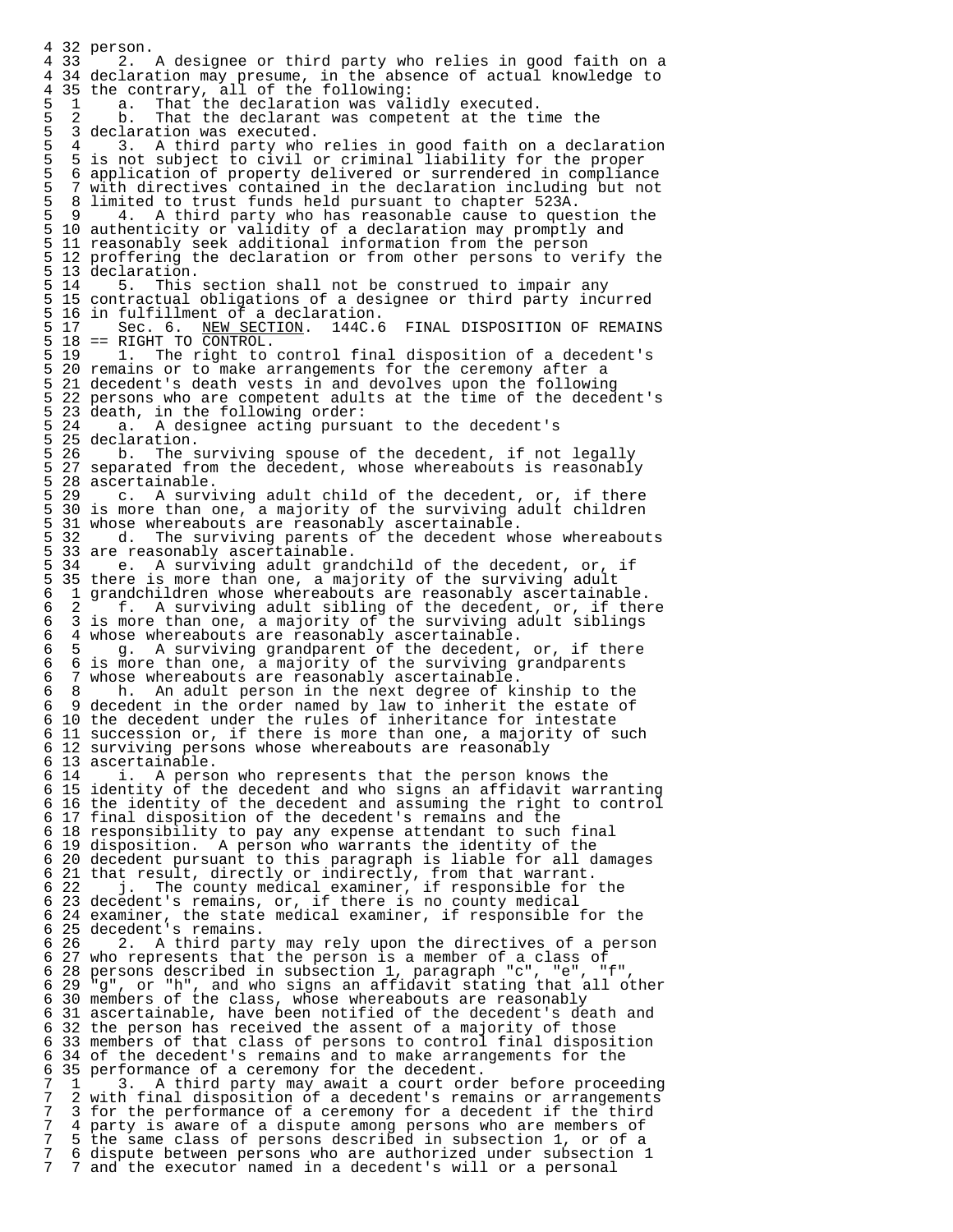7 8 representative appointed by the court.<br>7 9 14. If a declaration is contained i 4. If a declaration is contained in a will, the designee<br>v immediately implement the declaration without probate. If 7 10 may immediately implement the declaration without probate.<br>7 11 a will that contains a declaration is not probated or is 11 a will that contains a declaration is not probated or is 7 12 declared invalid for testamentary purposes, the acts of the 7 13 designee in reliance on the declaration are valid to the 7 14 extent that the designee acted in good faith. 7 15 Sec. 7. NEW SECTION. 144C.7 DECLARATION OF FINAL 7 16 DISPOSITION OF REMAINS == FORM == REQUIREMENTS. 1. A declaration executed pursuant to this chapter may, 7 18 but need not, be in the following form: I hereby designate ................ as my designee to 7 20 implement my wishes relating to the final disposition of my 7 21 remains and the ceremonies to be performed after my death.<br>7 22 This declaration hereby revokes all prior declarations or 22 This declaration hereby revokes all prior declarations or 7 23 other documents directing final disposition of my remains and<br>7 24 the ceremonies to be performed after my death. This 24 the ceremonies to be performed after my death. 7 25 designation becomes effective upon my death. 7 26 My designee shall act consistently with my directives as<br>7 27 stated in this declaration, in a manner that is reasonable 27 stated in this declaration, in a manner that is reasonable 7 28 under the circumstances. My designee has the discretion to 7 29 determine when my directives are impossible or are not lawful, 7 30 practical, or financially feasible. My directives are: 7 31 \_\_\_\_\_\_\_\_\_\_\_\_\_\_\_\_\_\_\_\_\_\_\_\_\_\_\_\_\_\_\_\_\_\_\_\_\_\_\_\_\_\_\_\_\_\_\_\_\_\_\_\_\_\_\_\_\_\_\_\_ 7 32 \_\_\_\_\_\_\_\_\_\_\_\_\_\_\_\_\_\_\_\_\_\_\_\_\_\_\_\_\_\_\_\_\_\_\_\_\_\_\_\_\_\_\_\_\_\_\_\_\_\_\_\_\_\_\_\_\_\_\_\_ 7 33 \_\_\_\_\_\_\_\_\_\_\_\_\_\_\_\_\_\_\_\_\_\_\_\_\_\_\_\_\_\_\_\_\_\_\_\_\_\_\_\_\_\_\_\_\_\_\_\_\_\_\_\_\_\_\_\_\_\_\_\_ 7 34 \_\_\_\_\_\_\_\_\_\_\_\_\_\_\_\_\_\_\_\_\_\_\_\_\_\_\_\_\_\_\_\_\_\_\_\_\_\_\_\_\_\_\_\_\_\_\_\_\_\_\_\_\_\_\_\_\_\_\_\_ 7 35 I may revoke or amend this declaration at any time. I 8 1 agree that a third party (such as a funeral or cremation 8 2 establishment, funeral director, or cemetery) who receives a 8 3 copy of this declaration may act in reliance on it. 8 4 Revocation of this declaration is not effective as to a third<br>8 5 party until the third party receives notice of the revocation 8 5 party until the third party receives notice of the revocation. 8 6 My estate shall indemnify my designee and any third party for 8 7 costs incurred by them or claims arising against them as a 8 8 result of their good faith reliance on this declaration.<br>8 9 1 execute this declaration as my free and voluntary a 8 9 I execute this declaration as my free and voluntary act<br>8 10 2. A declaration executed pursuant to this chapter sha 2. A declaration executed pursuant to this chapter shall 8 11 be in a written form that substantially complies with the form 8 12 contained in subsection 1, is properly completed, and is dated 8 13 and signed by the declarant or another person acting on the 8 14 declarant's behalf at the direction of and in the presence of 8 15 the declarant. In addition, a declaration shall be either of 8 16 the following:<br>8 17 a. Signed a. Signed by at least two individuals who are not named 8 18 therein and who, in the presence of each other and the 8 19 declarant, witnessed the signing of the declaration by the 8 20 declarant, or another person acting on the declarant's behalf 8 21 at the direction of and in the presence of the declarant, and 8 22 witnessed the signing of the declaration by each other.<br>8 23 b. Acknowledged before a notarial officer. 8 23 b. Acknowledged before a notarial officer.<br>8 24 3. A declaration may include specific dire A declaration may include specific directives, 8 25 including but not limited to:<br>8 26 a. Special instructions c 8 26 a. Special instructions conveying the declarant's wishes 8 27 for the type of final disposition of the declarant's remains, 8 28 location of the final disposition, type of ceremony, location 8 29 of ceremony, and organ donation consistent with chapter 142C.<br>8 30 b. Designation of one or more alternate designees. 8 30 b. Designation of one or more alternate designees. 8 31 c. Contact information of designees and alternate 8 32 designees such as names, addresses, and telephone numbers.<br>8 33 d. Instructions for distribution of copies of the 8 33 d. Instructions for distribution of copies of the 8 34 declaration.<br>8 35 Sec. 8. 8 35 Sec. 8. NEW SECTION. 144C.8 REVOCATION OF DECLARATION.<br>9 1 1. A declaration or any directive contained in a 9 1 1. A declaration or any directive contained in a<br>9 2 declaration is revocable by a declarant in writing. 9 2 declaration is revocable by a declarant in writing. 9 3 2. Unless otherwise expressly provided in a declaration: 9 4 a. A dissolution of marriage, annulment of marriage, or 9 5 legal separation between the declarant and the declarant's<br>9 6 spouse that occurs subsequent to the execution of the 9 6 spouse that occurs subsequent to the execution of the 9 7 declaration constitutes an automatic revocation of the spouse 9 8 as a designee.<br>9 9 b. A designee b. A designation of a person as a designee pursuant to a 9 10 declaration is ineffective if the designation is revoked by 9 11 the declarant in writing subsequent to the execution of the<br>9 12 declaration or if the designee is unable or unwilling to se: 12 declaration or if the designee is unable or unwilling to serve 9 13 as the designee.<br>9 14 Sec. 9. NEW 9 14 Sec. 9. NEW SECTION. 144C.9 FORFEITURE OF DESIGNEE'S<br>9 15 AUTHORITY. 9 15 AUTHORITY.<br>9 16 A desig A designee shall forfeit all rights and authority under a 9 17 declaration and all rights and authority under the declaration 9 18 shall vest in and devolve upon an alternate designee, or if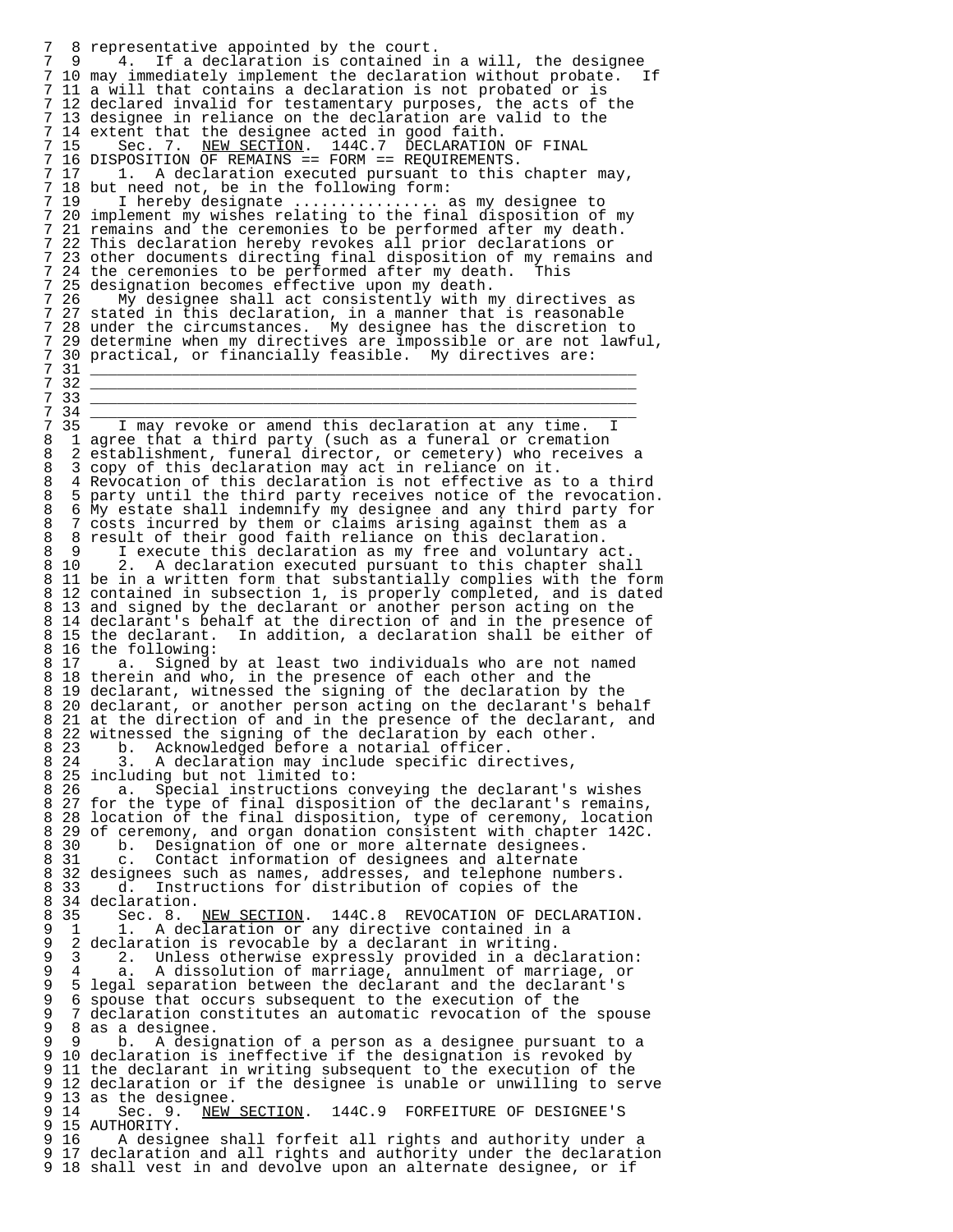9 19 there is none vest in and devolve pursuant to section 144C.6, 9 20 under either of the following circumstances:<br>9 21 1. The designee is charged with murder i The designee is charged with murder in the first or 9 22 second degree or voluntary manslaughter in connection with the 9 23 declarant's death and those charges are known to a third 9 24 party, provided that if the charges against the designee are 9 25 dismissed or the designee is acquitted of the crime charged, 9 26 the authority of the designee under the declaration shall be 9 27 reinstated.<br>9 28 2. The The designee does not exercise the designee's authority 9 29 under the declaration within two days of receiving 9 30 notification of the death of the declarant or within five days 9 31 of the declarant's death, whichever is earlier.<br>9 32 Sec. 10. NEW SECTION. 144C.10 INTERSTATE NEW SECTION. 144C.10 INTERSTATE EFFECT OF 9 33 DECLARATION.<br>9 34 Unless ot 9 34 Unless otherwise expressly provided in a declaration: 9 35 1. It is presumed that the declarant intended to have a<br>10 1 declaration executed pursuant to this chapter have the full 10 1 declaration executed pursuant to this chapter have the full<br>10 2 force and effect of law in any state of the United States, 10 2 force and effect of law in any state of the United States, the<br>10 3 District of Columbia, and any other territorial possessions of 10 3 District of Columbia, and any other territorial possessions of 10 4 the United States.<br>10 5 2. A declarati 10 5 2. A declaration or similar instrument executed in another<br>10 6 state that complies with the requirements of this chapter may 10 6 state that complies with the requirements of this chapter may<br>10 7 be relied upon, in good faith, by a third party in this state 10 7 be relied upon, in good faith, by a third party in this state 10 8 so long as a directive of the declarant is not invalid, 10 9 illegal, or unconstitutional in this state. 10 10 Sec. 11. NEW SECTION. 144C.11 EFFECT OF DECLARATION. 10 11 1. The designee designated in a declaration shall have the 10 12 sole discretion pursuant to the declaration to determine what 10 13 final disposition of the declarant's remains and ceremonies to 10 14 be performed after the declarant's death are reasonable under 10 15 the circumstances.<br>10 16 2. The provisi 2. The provisions of the most recent declaration executed 10 17 by a declarant shall control over any other document 10 18 concerning final disposition of the declarant's remains and 10 19 the ceremony to be performed after the declarant's death.<br>10 20 3. This chapter applies to a declaration executed or This chapter applies to a declaration executed or 10 21 exercised in Iowa and to a declaration executed or exercised 10 22 by a person who is a resident of Iowa when the instrument is 10 23 executed or exercised. 10 24 4. This chapter does not prohibit an interested person 10 25 from viewing a declarant in private, at the interested 10 26 person's expense, to assist in the bereavement process, unless 10 27 such a viewing is specifically prohibited in the declaration.<br>10 28 5. This chapter does not prohibit a person from conductin 5. This chapter does not prohibit a person from conducting 10 29 a separate ceremony to commemorate a declarant, at the 10 30 person's expense, to assist in the bereavement process.<br>10 31 6. The rights of a donee created by an anatomical 6. The rights of a donee created by an anatomical gift 10 32 pursuant to section 142C.11 are superior to the authority of a 10 33 designee under a declaration executed pursuant to this 10 34 chapter.<br>10 35 Sec. 12. 10 35 Sec. 12. NEW SECTION. 144C.12 PRACTICE OF MORTUARY 11 1 SCIENCE. 11 1 SCIENCE.<br>11 2 This 11 2 This chapter shall not be construed to authorize the 11 3 unlicensed practice of mortuary science as provided in chapter 11 4 156.<br>11 5 S 11 5 Sec. 13. APPLICABILITY DATES.<br>11 6 1. This Act applies to all de 11 6 1. This Act applies to all declarations executed on or<br>11 7 after the effective date of this Act. 11 7 after the effective date of this Act.<br>11 8 2. The section of this Act enacti 11 8 2. The section of this Act enacting section 144C.6 applies<br>11 9 to all deaths occurring on or after the effective date of this to all deaths occurring on or after the effective date of this 11 10 Act, except that section 144C.6, subsection 1, paragraph "a", 11 11 applies only to a designee designated in a declaration that is 11 12 executed on or after the effective date of this Act. 11 13 EXPLANATION 11 14 This bill creates new Code chapter 144C, entitled the 11 15 "Final Disposition Directives Act". The bill allows a 11 16 competent adult, that is, a person who is married or who is 18 11 17 years of age or older, to execute a written instrument called 11 18 a declaration which expresses the wishes of the person 11 19 concerning the final disposition of that person's remains and 11 20 the ceremonies to be performed after that person's death and 11 21 designates who should oversee those matters.<br>11 22 The bill provides that it shall not be co 11 22 The bill provides that it shall not be construed to do any 23 of the following: supersede duties of the department of 11 24 public health related to a public disaster contained in Code 11 25 section 135.144; invalidate a declaration or will, codicil, 11 26 trust, power of appointment, or power of attorney, subject to 11 27 the provisions of the bill contained in Code section 144C.4, 11 28 subsection 3, that prohibit a funeral director, funeral 11 29 establishment, cremation establishment, cemetery, elder group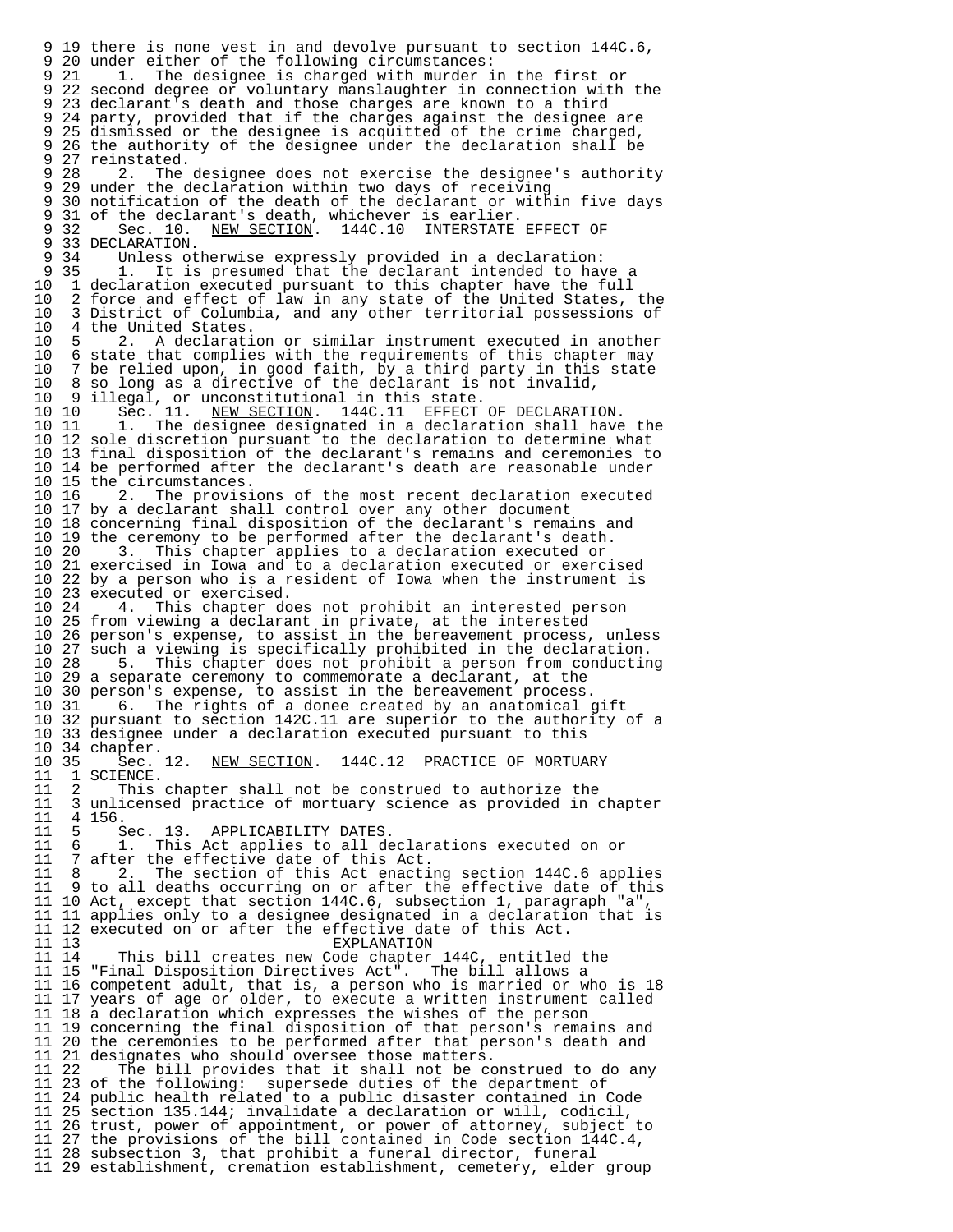11 30 home, assisted living program facility, adult day services 11 31 program, licensed hospice program, or attorney, or any agent, 11 32 owner, or employee of such an entity, from serving as a<br>11 33 designee unless related to the declarant within the thip 11 33 designee unless related to the declarant within the third 11 34 degree of consanguinity; invalidate any act of an agent, 11 35 guardian, or conservator; affect any claim, right, or remedy<br>12 1 that accrued prior to the effective date of the bill, 12 1 that accrued prior to the effective date of the bill, 12 2 authorize or encourage acts that violate the constitution,<br>12 3 statutes, rules, case law, or public policy of Iowa or the 12 3 statutes, rules, case law, or public policy of Iowa or the<br>12 4 United States; abridge contracts; modify the standards. 12 4 United States; abridge contracts; modify the standards,<br>12 5 ethics, or protocols of the practice of medicine or mom 12 5 ethics, or protocols of the practice of medicine or mortuary<br>12 6 science; compel or authorize a health care provider, health 12 6 science; compel or authorize a health care provider, health<br>12 7 care facility, hospital, elder group home, assisted living 12 7 care facility, hospital, elder group home, assisted living<br>12 8 program facility, adult day care services program, or lice 12 8 program facility, adult day care services program, or licensed<br>12 9 hospice program to administer medical treatment that is 12 9 hospice program to administer medical treatment that is 12 10 medically inappropriate or contrary to laws of Iowa or the 12 11 United States; or permit or authorize euthanasia or an 12 12 affirmative or deliberate act to end a person's life. The bill allows a third party to rely upon the directives 12 14 of a person who represents that the person is a member of a 12 15 class of persons set forth in the order of priority contained 12 16 in the bill if that person signs an affidavit stating that the 12 17 person has received the assent of a majority of all members of 12 18 the class, whose whereabouts are reasonably ascertainable, to 12 19 control final disposition of the decedent's remains and to 12 20 make arrangements for the performance of a ceremony for the 12 21 decedent.<br>12 22 The bi The bill requires a declaration to name a designee and 12 23 allows a declaration to direct what final disposition should 12 24 be made of the declarant's remains and what ceremony should be 12 25 performed after the declarant's death. The bill prohibits a 12 26 funeral director, funeral establishment, cremation 12 27 establishment, cemetery, elder group home, assisted living 12 28 program facility, adult day services program, licensed hospice 12 29 program, or attorney, or any agent, owner, or employee of any 12 30 such entity, from serving as a designee under a declaration 12 31 unless related to the declarant within the third degree of<br>12 32 consanguinity. The bill requires a designee or third part The bill requires a designee or third party to 12 33 act in good faith to fulfill the directives of a declaration 12 34 in a manner that is reasonable under the circumstances.<br>12 35 The bill provides some immunity from civil or crimin 12 35 The bill provides some immunity from civil or criminal<br>13 1 liability or professional disciplinary action for a design 13 1 liability or professional disciplinary action for a designee 13 2 or a third party, such as a funeral director, funeral<br>13 3 establishment, cremation establishment, or cemetery, 13 3 establishment, cremation establishment, or cemetery, acting in 13 4 good faith reliance on a declaration. The bill provides that 13 5 its provisions shall not be construed to impair any 13 6 contractual obligations of a designee or third party 13 6 contractual obligations of a designee or third party incurred 13 7 in fulfillment of a declaration.<br>13 8 The bill sets forth an order 13 8 The bill sets forth an order of priority for determining<br>13 9 who has the right to control final disposition of a deceased 13 9 who has the right to control final disposition of a deceased 13 10 person's remains or to make arrangements for a ceremony after 13 11 a person's death. A designee acting pursuant to a declaration 13 12 has the highest priority, or if there is no designee, then the 13 13 surviving spouse and other relatives of the deceased person 13 14 whose whereabouts are reasonably ascertainable, a person who 13 15 knows the declarant, or the county or state medical examiner.<br>13 16 The bill allows a third party to await a court order befor The bill allows a third party to await a court order before 13 17 proceeding with final disposition of the body or ceremony 13 18 arrangements in the event of a dispute among family members or 13 19 between family members and the executor of the decedent's will 13 20 or a personal representative appointed by the court. The bill 13 21 also allows a designee to implement a declaration contained in 13 22 a will immediately without probate.<br>13 23 The bill contains a suggested, l The bill contains a suggested, but not mandatory, written 13 24 form for a declaration. A declaration must be in writing and 13 25 substantially comply with the form contained in the bill, be 13 26 properly completed, and be signed by the person making the 13 27 declaration, or another person acting on the declarant's 13 28 behalf at the direction of and in the presence of the 13 29 declarant. The declaration must also either be signed by at least two 13 31 individuals who are not named in the document who, in the 13 32 presence of each other and the declarant, witness the signing 13 33 of the declaration by the declarant, or a person acting on the 13 34 declarant's behalf at the direction of and in the presence of 13 35 the declarant, and who witness the signing of the declaration 14 1 by each other, or be acknowledged before a notarial officer.<br>14 2 The bill suggests specific directives that may be include 14 2 The bill suggests specific directives that may be included<br>14 3 in a declaration such as special instructions conveying the 14 3 in a declaration such as special instructions conveying the<br>14 4 person's wishes concerning the type and location of the fin 14 4 person's wishes concerning the type and location of the final<br>14 5 disposition and ceremonies, designation of alternate designees 14 5 disposition and ceremonies, designation of alternate designees